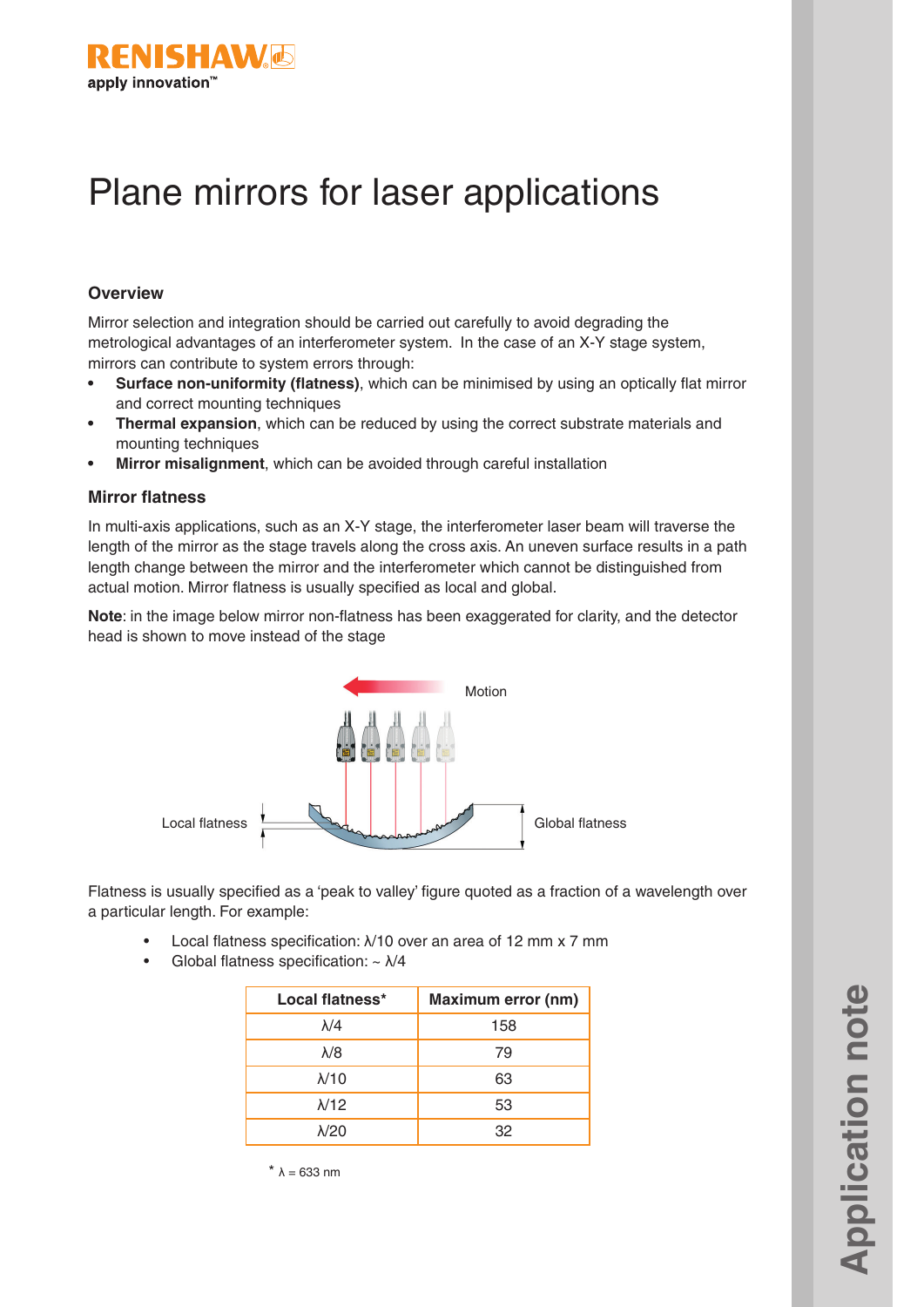# **Local flatness**

Distortions of the mirror can degrade the fringe contrast in the interferometer and cause measurement errors. Local flatness measurement errors can be reduced by purchasing mirrors with a very high flatness specification over the entire optical aperture. This is suitable when using small mirrors but notoriously expensive when longer mirrors are required.

## **Global flatness**

Global flatness specifications consider structural distortion of a mirror that can cause measurement errors and beam misalignment. Global distortion is very much dependent on the method of mounting used. Most motion controllers are capable of generating a flatness correction table, which means it is possible to compensate for any residual distortion after mounting to correct for this error.

#### **Thermal expansion**

Mirror substrate material can contribute to measurement error through thermal expansion (although it will usually be negligible when compared to the expansion of the rest of the system). In order to minimise this error, a material with a low coefficient of thermal expansion (CTE) should be used for the mirror substrate.

|                                | $CTE$ (ppm/ $^{\circ}$ C) | Maximum error* (µm) |
|--------------------------------|---------------------------|---------------------|
| Low thermal<br>expansion glass | 0.1                       | 0.003               |
| <b>Fused silica</b>            | 0.5                       | 0.013               |
| <b>Typical glass</b>           | 8                         | 0.24                |

\* 25 mm thick substrate and 1 ºC temperature change

Thermal expansion effects / distortions can be reduced by using an appropriate mirror mount, such as those supplied by Renishaw. See data sheet [Plane mirrors and mirror mounts \(L-9904-2446\)](http://resources.renishaw.com/en/details/data-sheet-plane-mirrors-and-mirror-mounts--49225) for more information.

# **Cosmetic surface quality**

Poor cosmetic surface quality can reduce signal intensity and possibly cause beam mis-alignment and measurement errors.

Surface quality is described using the military scratch and dig specification MIL-0-13830A, e.g. a 60 - 40 specification allows scratches of up to 60 µm in width and digs of up to 0.4 mm in diameter.

Renishaw recommends using a mirror with a scratch and dig specification of no more than 60 - 40. For a more detailed description of this specification, including maximum combined length figures, please contact your local Renishaw subsidiary or reference MIL-0-13830A.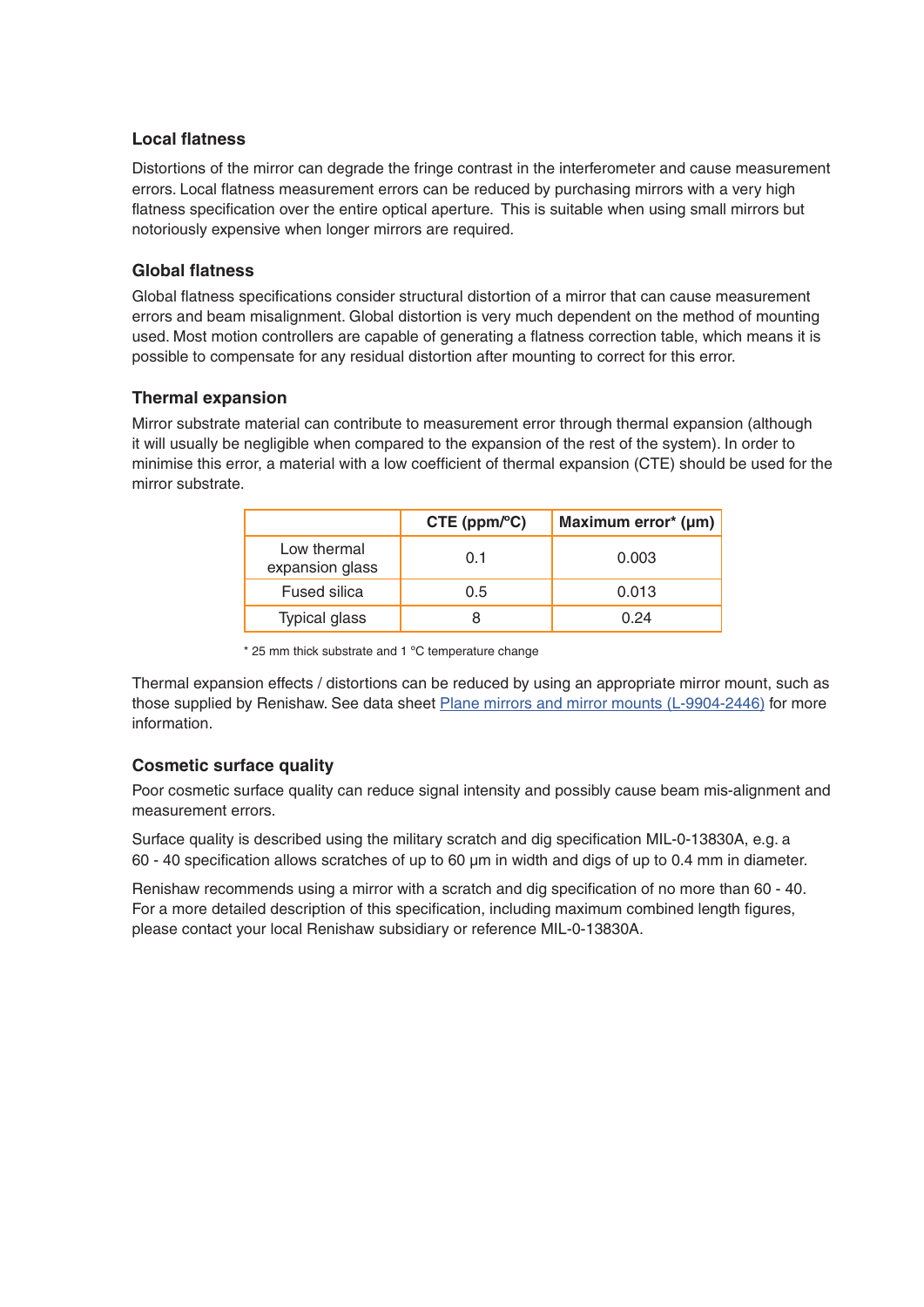

### **Mirror misalignment**

The position of the motion platform is obtained by direct reference to the mirrors. If mirrors are properly aligned, linear errors which would normally result from mechanical deviations in straightness, orthogonality, pitch and yaw are removed (assuming no Abbé offsets are present). It is important to note that the accurate alignment of mirrors, or the use of L-mirrors, can produce a mirror system with a superior orthogonality to that of the stage axes.

**Parallel error**, caused when the mirror is not aligned properly to the axis motion.



**Orthogonality error**, caused when perpendicular mirror axes are not truly orthogonal to each other



| Angular deviation $\Phi$ (arcsec) | Cross-axis error (ppm) | Measurement error* (µm) |
|-----------------------------------|------------------------|-------------------------|
| 0.5                               | 2.4                    | 0.7                     |
|                                   | 4.8                    | 1.5                     |
| 2                                 | 9.7                    | 3                       |
| 3                                 | 14.5                   |                         |
| 4                                 | 19.4                   | 6                       |
| 5                                 | 24.2                   |                         |

Parallel and orthogonality misalignment can cause errors of the magnitudes shown below:

\* for a beam that has traversed 300 mm of the mirror length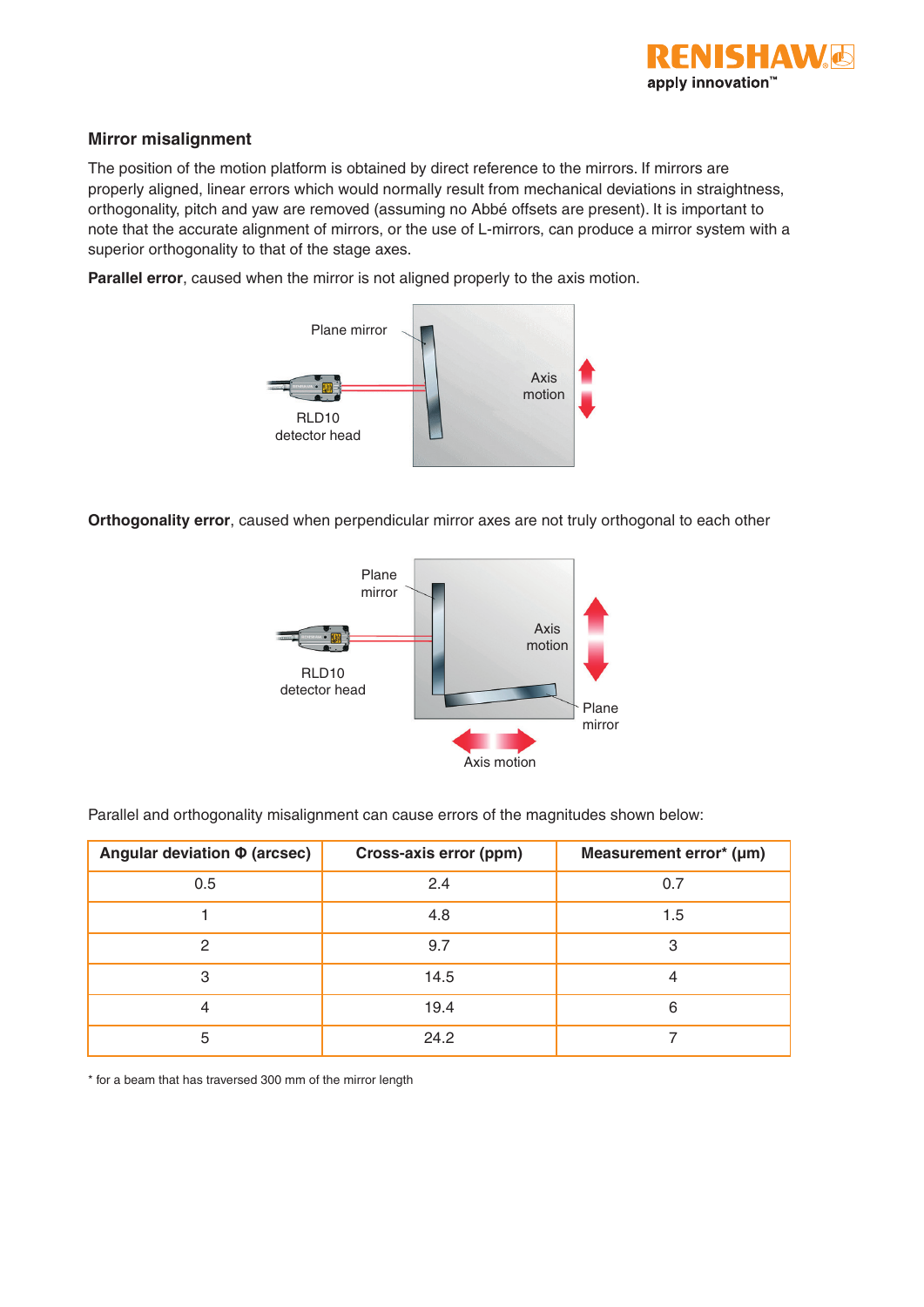



Cosine error = axis of motion length  $(1 - \cosh \phi)$ 

| Angular deviation Φ (arcsec) | Measurement error* (nm) |
|------------------------------|-------------------------|
| 5                            | 0.09                    |
| 10                           | 0.4                     |
| 20                           | 1.4                     |
| 30                           | 3.2                     |
| 40                           | 5.6                     |
| 50                           | 8.8                     |

\* for a stage that has travelled 300 mm

These errors can be overcome by:

- Carefully following a thorough alignment procedure
- Using a monolithic L-mirror with a high orthogonality specification instead of two stick mirrors.
- Aligning the system and then compensating for any errors through a correction table within the controller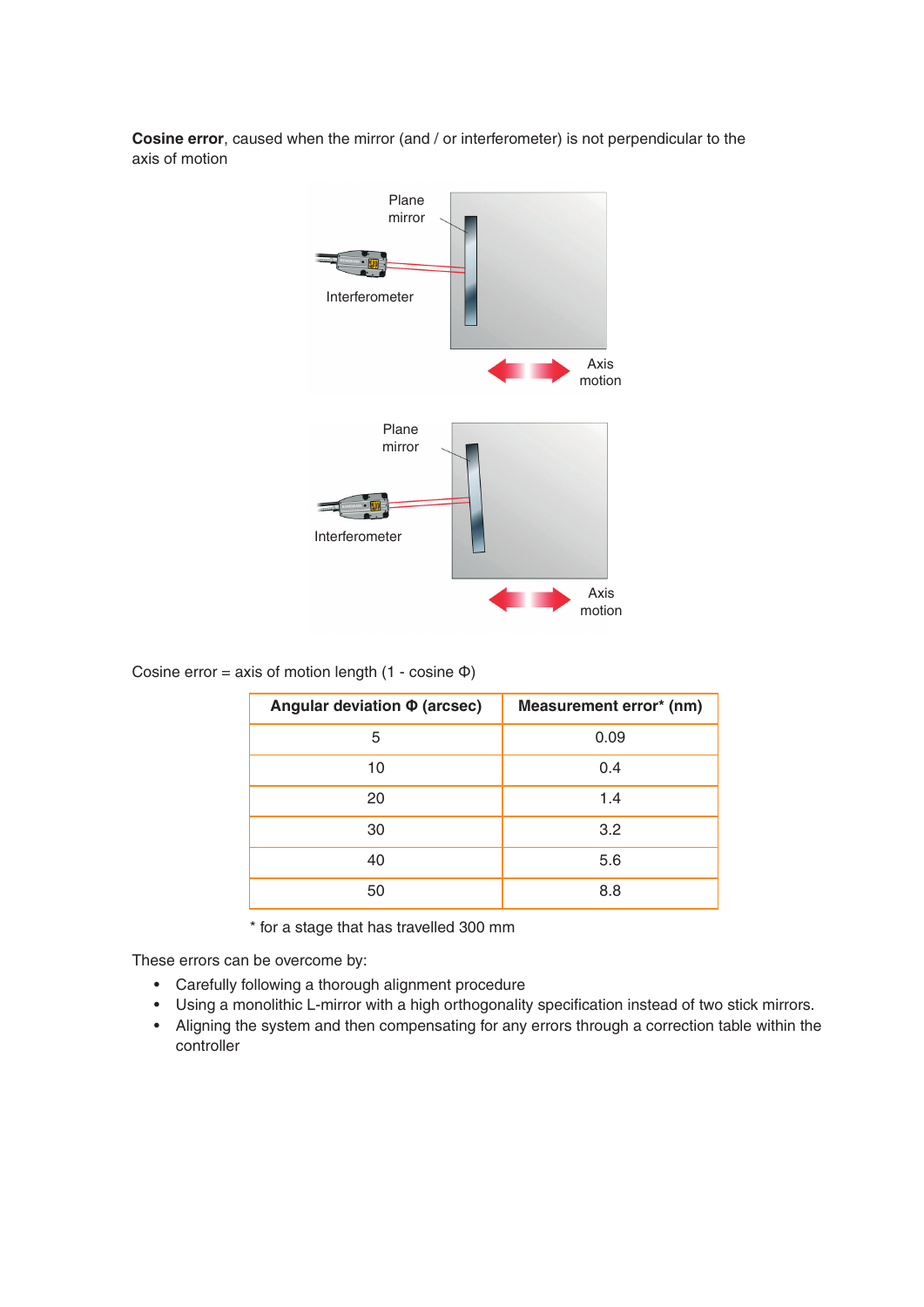# **Error mapping - orthogonality**

Orthogonality errors can sometimes be compensated for using the motion controller. A typical method to compensate for orthogonality is to map the system to a master on the stage e.g. a 4-point standard such as a wafer with calibrated fuducials. The master, in conjunction with a vision system, can be used to obtain the constants for a cross-axis algorithm that the motion controller can then apply to perform compensation.



# **Error mapping - mirror distortion**

A typical method to compensate global flatness errors involves locking one axis in place and, using the stage interferometer and mirror, monitoring any cross axis displacement as the axis is traversed. At the same time the stage motion is monitored independently of the mirror for any way straightness deviations. If these two readings are subtracted from each other, any mechanical variations will be isolated from the mirror deformation, allowing the mirror's distortion profile to be calculated. Straightness can be monitored down to 0.5 µm using a calibration laser (or RLE with RLD10 XX detector head) and straightness optics.